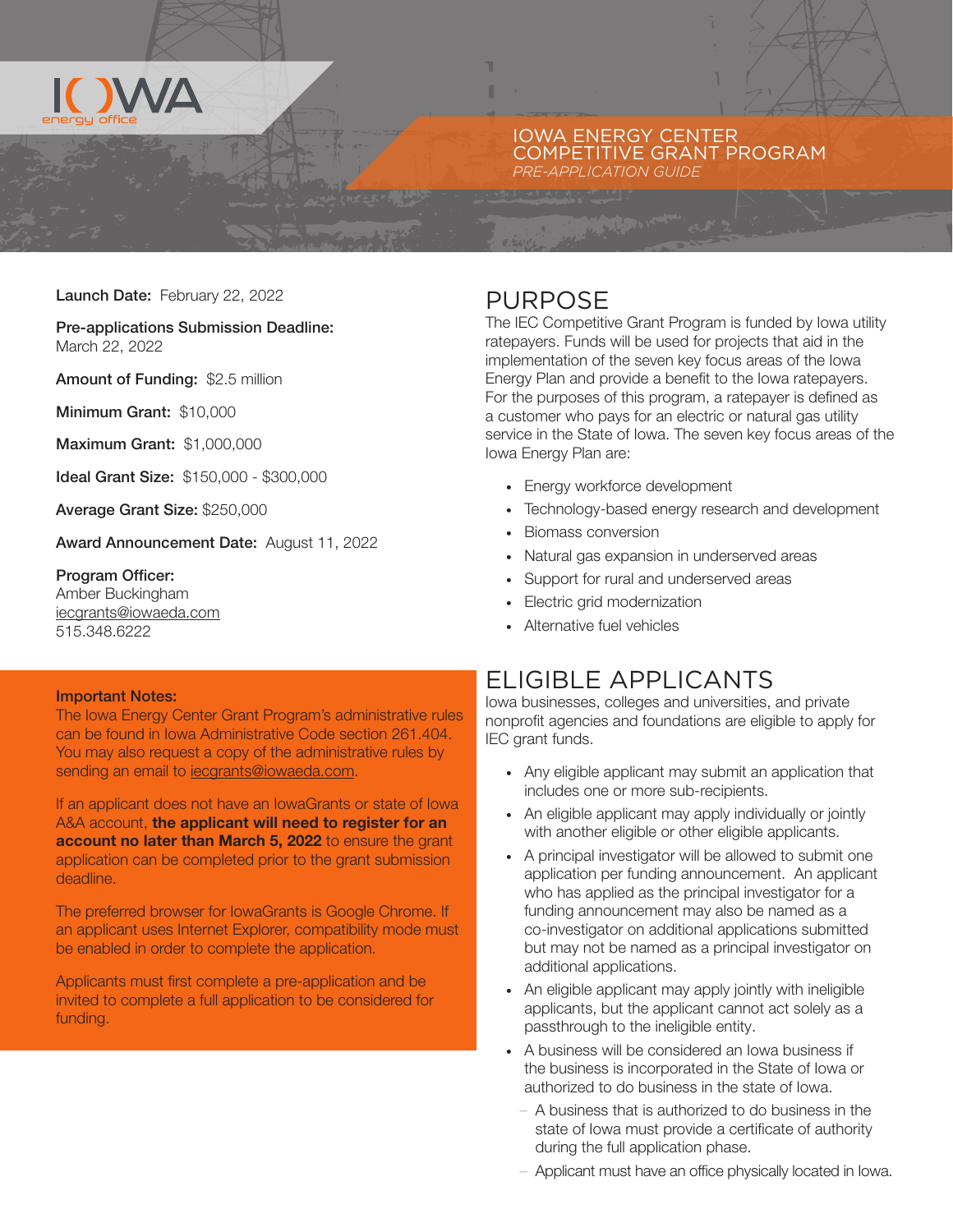

### PROJECT PARTNERS

- · Applications with project partners are preferred by the review committee.
- · If project partners are named in the pre-application or full application, a letter of support must be provided.

# ELIGIBILITY REQUIREMENTS

Requirements for IEC grant awards include, but are not limited to, the following:

- · Applicants shall demonstrate a benefit for ratepayers.
- · Applicants shall demonstrate that they are eligible candidates.
- · Applicants shall demonstrate the capacity for grants administration.
- · Applicants who have previously received IEC awards shall have demonstrated acceptable past performance, including the timely expenditure of funds.
- · Applications shall demonstrate the feasibility of completing the proposed activities with the funds requested.
- · Applications shall identify and describe any other sources of funding for the proposed activities.

# INELIGIBLE PROJECTS

The following projects are ineligible for funding:

- · Relocation of a business
- · Expansion of a business
- · Funding for existing training programs
- · Private asset development
	- Examples of private asset development include:
		- Installation of solar array on a building only to benefit the owners/occupants of that building.
		- Installation of equipment to benefit only one community or neighborhood with no opportunity for replicability outside of the applicant organization (i.e., community solar array or community LED light installation).
		- Research and development used to primarily enable the manufacturing of a product solely for the profit of the applicant.
- Pipeline, transmission line, and distribution line construction
- First generation ethanol
- Cellulosic ethanol

### ELIGIBLE EXPENSES

Only expenditures directly related to the implementation of the funded grant activity will be reimbursed. Examples of eligible expenses include, but are not limited to:

- Salaries/wages
- Supplies and materials
- Domestic travel
- **Tuition**
- · Equipment purchases, which must be approved by the board at the time the award is made
- Vehicle purchases, which are eligible only when the purchase of the vehicle is an integral part of the funded grant activity and must be approved by the board at the time the award is made

#### INELIGIBLE EXPENSES

Ineligible expenses include, but are not limited to:

- · Purchase or rental of buildings
- Office equipment
- Furniture and fixtures
- · Intangible assets
- International travel
- · Insurance
- Phone expenses

### OTHER BUDGETARY REQUIREMENTS

Other budget requirements include the following:

- · Indirect costs shall not exceed more than 20 percent of the IEC grant award request.
- · IEC grant funds shall not be used as cost share to a federal grant award.
- · Vehicle purchases or other vehicle-related expenses are not eligible if the purchase or expense supports the proposed grant activity but is not an integral part of the proposed grant activity. If a vehicle purchase is an integral part of a grant activity but a recipient fails to obtain board approval prior to the purchase, then the vehicle purchase is ineligible.
- The final application award request cannot increase more than 5% from the award request identified in the pre-application, unless a more substantial deviation is requested by the grant committee during the preapplication review.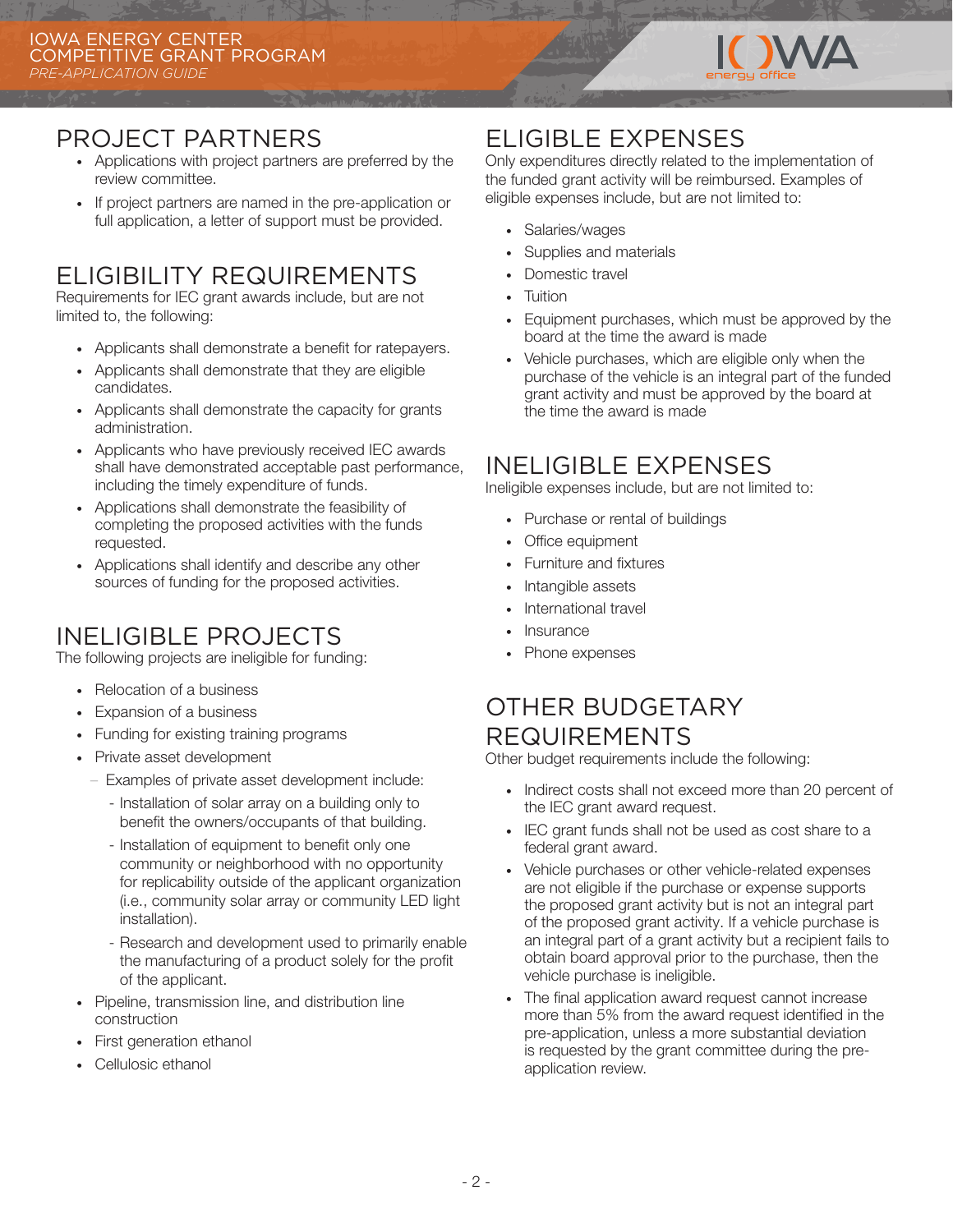

#### COST SHARE

- · Cost share is required to apply for Iowa Energy Grant **Funds** 
	- Minimum cost-share 5%
		- In-kind donations can be used as cost share.
		- Cost share for Iowa based business applicants must include a monetary cost share contribution if supplies, materials or equipment are included in the budget (10% of these line items).

Example: Applicant includes the purchase/ installation of batteries in their project budget under the equipment line item, at a cost of \$20,000. The total IEC grant award request is \$200,000. The applicant would be required to provide a total of \$10,000 in cost share (5% of \$200,000), of which, \$2,000 must be a monetary cost share contribution (10% of the \$20,000 equipment line item).

If cost share requirements are not met, the preapplication will be disqualified.

- · Applicants do have the opportunity to obtain extra points if they provide or secure additional cost share.
- · Unrecovered indirect costs cannot be used as cost share. However, matching indirect costs can be counted as cost share (not to exceed 20% of the total project budget).
- · Cost share must be accounted for at the preapplication phase.
	- If an applicant obtains additional cost share after being selected for a full application, they must receive approval from the grant committee to include the additional cost share in the budget in the final application.
- · Points awarded for cost share will be based on the total grant award request. (5.1%-20.1%)

# PRE-APPLICATION PROCESS

- Iowa Economic Development Authority (IEDA) will release an open call for grants on their website and via email to stakeholders.
- · The pre-application will be completed via IowaGrants.
- · Once the pre-application window has closed, all preapplications received will be reviewed by the program manager for eligibility and completeness. Internal IEDA staff will then review the pre-applications and prepare recommendations for the committee. Internal IEDA staff included in the review may include:
- Grant program manager
- Other Iowa Energy Office program managers
- Team leader
- Legal counsel
- Financial manager
- · The grant committee will then review the pre-applications and select which will move forward in the application process. The grant committee will evaluate and record the collective answers on a single review sheet with a numerical score and comments. The grant program manager, on behalf of the grant committee, will invite selected applicants to submit a full application.
	- The invitation will be sent to the point of contact as provided in the pre-application.

#### HOW TO APPLY

- · Pre-applications will only be accepted during the established application period, as identified in IowaGrants and at [iowaeda.com](https://www.iowaeda.com).
- · Pre-applications are available and accepted through [IowaGrants.gov.](http://IowaGrants.gov)
- · Applicants planning to apply must use an IowaGrants account.
	- If the person completing the application already has an IowaGrants or a State of Iowa A&A account, this same account will be utilized.
	- If the applicant does not have an IowaGrants or A&A account, the applicant will need to register by March 5, 2022 to ensure the registration can be completed prior to the submission deadline.

#### INFORMATION NEEDED TO APPLY Applicant Information

- $\Box$  Name
- $\Box$  Address
- $\Box$  Phone number
- **Email**
- $\Box$  Program manager/contact
- $\Box$  Title of project
- $\Box$  Website
- $\Box$  State of incorporation
- $\Box$  Application approval/certification document

#### Project Information

- F Project summary (500-character limit)
- $\Box$  Description of ratepayer benefit (500-character limit)
- $\Box$  Focus area alignment and explanation (250-character limit for each focus area)
- $\Box$  Grant administration experience (500-character limit)
- F Statement of need/impact for Iowans (250-character limit)
- $\Box$  Project duration (in months)
- $\Box$  Qualifications/experience of project team
- $\Box$  Dissemination plan (500-character limit)
- $\Box$  Budget and high-level budget narrative (500-character limit)
- $\Box$  COVID-19 potential impact (500-character limit)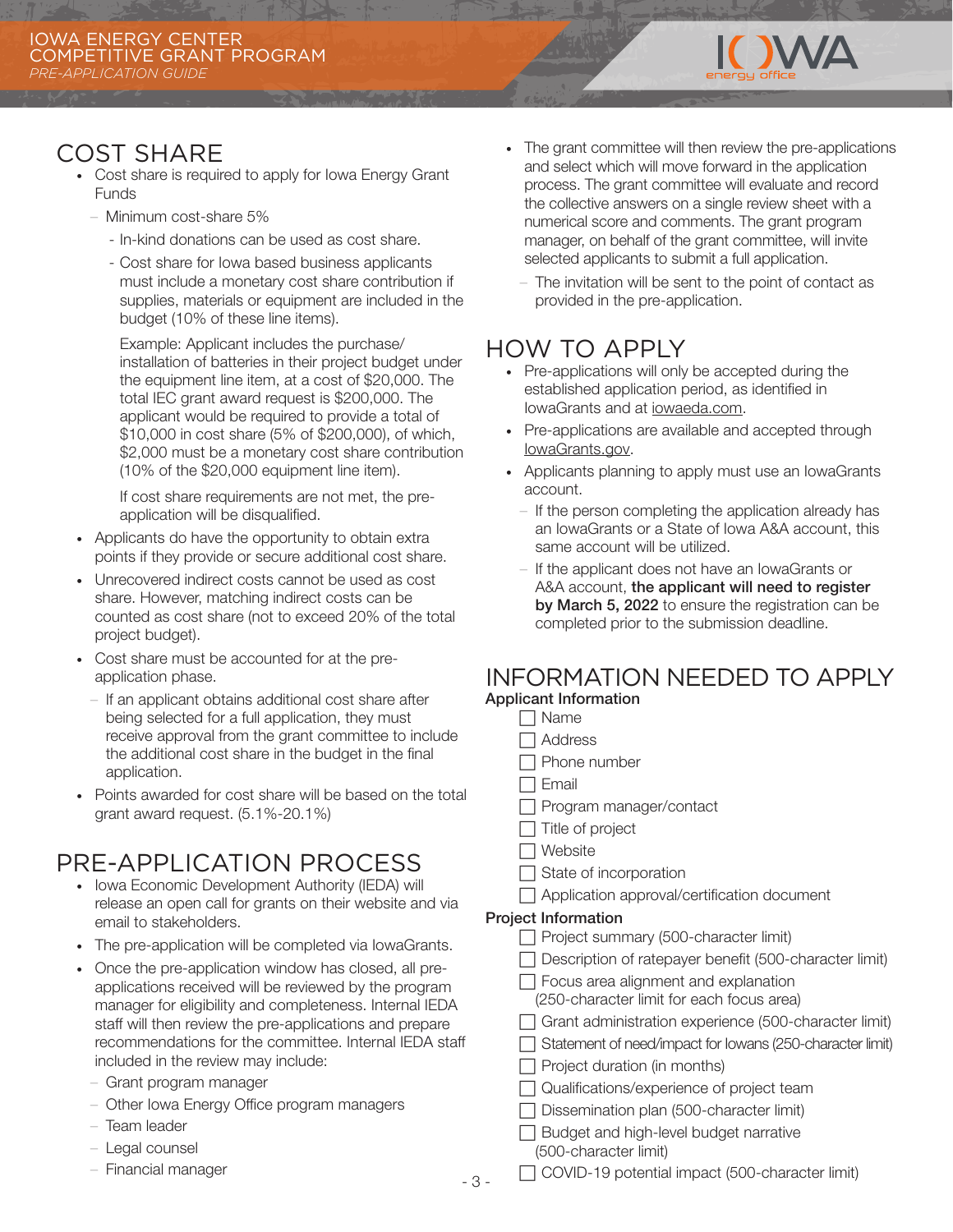

# PRE-APPLICATION REVIEW CRITERIA

#### *Pre-Application Screening Criteria*

- Applicant is an eligible candidate
- · Funding request meets eligible project and expense requirements
- · Request is for no less than \$10,000 and no more than \$1,000,000
- · Initial grant duration does not exceed three years
- · Application is complete and submitted through IowaGrants
- · Applicants must indicate if they have obtained cost share in the pre-application phase
- · Principal investigator/applicant is not named as principal investigator/applicant on any other applications they can, however, be named as co-investigators or sub-recipients on additional applications
- · Signature from the applicant organization's legally responsible official on the application approval document, which will be uploaded to IowaGrants by the applicant
- · Application approval document/certification has been signed and uploaded

#### *Pre-application Review Sheet*

Applicant must achieve a minimum score of 30 out of 37 to move on to the full application round.

| <b>Evaluation Criteria</b>                                                                                        | <b>Total Points</b> |
|-------------------------------------------------------------------------------------------------------------------|---------------------|
| Does the proposal demonstrate how the project meets one of the seven key focus areas of<br>the Iowa Energy Plan?  | 4                   |
| Does the proposal demonstrate how the project provides a benefit to lowa ratepayers?                              |                     |
| Does the proposal differentiate itself from previously funded IEC projects?                                       | 5                   |
| Does the proposal clearly describe the project goals?                                                             | 5                   |
| If the applicant has received previous IEC awards, did they demonstrate acceptable past<br>performance?           | 2                   |
| Is the applicant collaborating with any other relevant partners?                                                  | 5                   |
| Is the budget proposal complete and does it appear to appropriately support the grant<br>activities as described? | 3                   |
| Does the proposal describe a dissemination or post-grant activity plan?                                           | 3                   |
| Does the proposal demonstrate that the applicant has obtained cost share?                                         | 3                   |